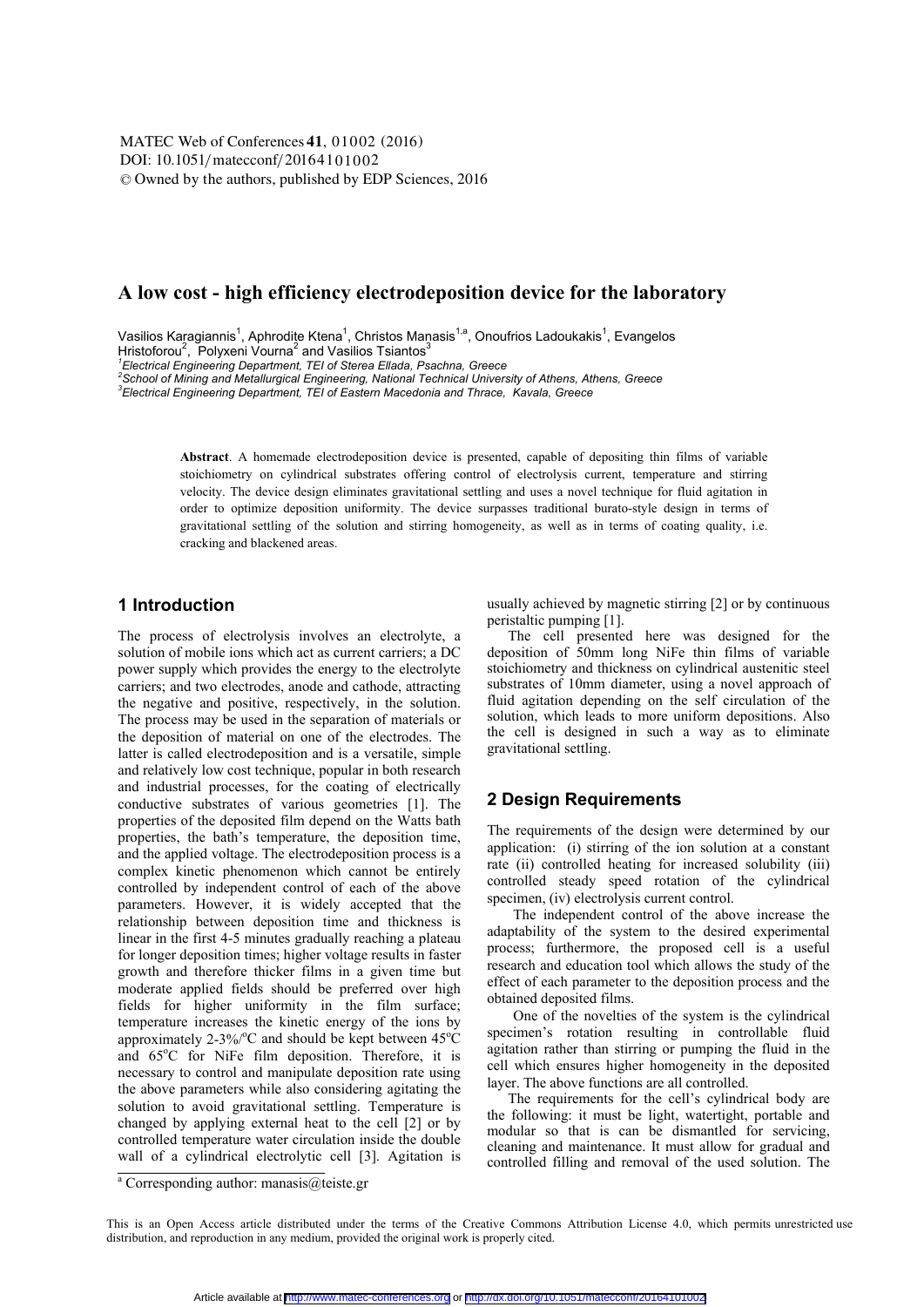material of the cell and its parts must be non-conductive in order not to interfere with the electrolysis process and tolerate high temperature and acidic solutions. Based on the above requirements, Teflon was used for the body and seals because it is hydrophobic, has one of the lowest coefficients of friction in solids, it is non-reactive, and therefore corrosion resistant, with excellent dielectric properties, hence an ideal insulator, and is subject to creep which is desired for the seals. The temperature of the solution will not exceed  $100^{\circ}$ C which is safely below the limiting temperature of the material.

### **3 Building blocks and functionalities**

The electrodeposition system consists of the following distinct parts: i) the electrolytic cell ii) the base holding the cell and the AC motor iii) The electrical and control circuit iv) the DC power supply.

### **3.1 The electrolytic cell**

Based on the requirements outlined above, 3D prototypes of the cell were generated using a commercial software package. Figure 1a shows the cross section of the 3D model along the longitudinal axis of the cylindrical cell.

The device is made of three parts (figure 1): 1) the main cylindrical body 2) the left end and 3) the right end; they are all made of Teflon. The parts are fastened together using stainless steel nuts and bolts. The volume of the cell is 250ml. The rotating cylindrical substrate is the cathode. The cylindrical 314 austenitic stainless steel anode lies in the interior of the cell on the right end. The left end holds a specially designed spiral propeller, which rotates with respect to the cathode, ensuring a uniform differential flow around the rotating cathode. A glass graduated test tube funnel is fastened with a screw at the specially designed hole at the top side of the cylinder. An outlet spigot is fastened the same way at the bottom to remove the used solution. O-rings with thermal and acid resistance are used for water tightness in all connections.



**Figure 1:** (a) Cross section of the 3D model of the electrodeposition cell (b) exploded view

The left end has a stationary and a rotating part. The stationary part is a custom designed Teflon flange which accommodates the connections to the rotating part and the water tight seals and holds the ball bearing. The rotating part (figure 2) is a Teflon cylinder whose one end is cut into the propeller stirring the solution and the other end holds the ball bearing. Special processing ensures that the rotating cathode will drift the rotating part with its move, as to stir the fluid the way it was described earlier. The cylindrical cathode is fastened inside the Teflon cylinder with three O-rings. As the cylindrical substrate is rotated, the Teflon cylinder rotates with it and so does the propeller.



**Figure 2** –The left end: the rotating cylinder with the propeller on the one end and the ball bearing at the other.

The right end of the cell has also a stationary and a rotating part. The stationary part is again a Teflon custom made flange which fits in to the central piece of the body and holds the ball bearing and the anode. The anode is fitted snugly to the inner side of the flange entering the inside of the main body. The rotating part is a Teflon cylinder which, similarly to the left end, has a sleeve of AISI 316 stainless steel which fits in the right ball bearing. The cylindrical substrate is inserted through the left end and goes through the right end stabilized with Orings as described. It is secured in such a way as to allow for its uniform rotation with no translation and seals the cell.

Finally, the main body of the cell has two holes on top, one for the insertion test tube funnel used to fill the cell with the electrolytic bath and one to let air come out; and one hole on the bottom for the removal of the used bath. On the right end where the anode is placed in the inside of the cell, an indenture has been made on the external. This is used to adjust an electrical resistor used to heat the Teflon body, which, through its good thermal conductivity, in turn heats the anode and the bath within. A thermocouple inserted through the top hole measures the temperature which is controlled by the electrical circuit presented below.

This construction approach against the traditional burato-style electrodepositions mainly used in laboratories showed that typical problems like cracks or blackened areas on the deposited films, gravitational settling of the solution and no homogeneous stirring of the fluid during the process, have been eliminated. Also it allows for the control of several parameters independently and/or in combination, which leads to more reliable results.

### **3.2 The base and the AC motor**

The cell is mounted and kept in position inside a fixture on an aluminum base on which the AC motor used for the cathode rotation is also adjusted (Fig. 3). The relative distances can be adjusted to accommodate cathodes of various lengths and the coupling between cathode and motor is electrically sealed. The base also holds the brush carbon contact connected in series with the rotating cathode.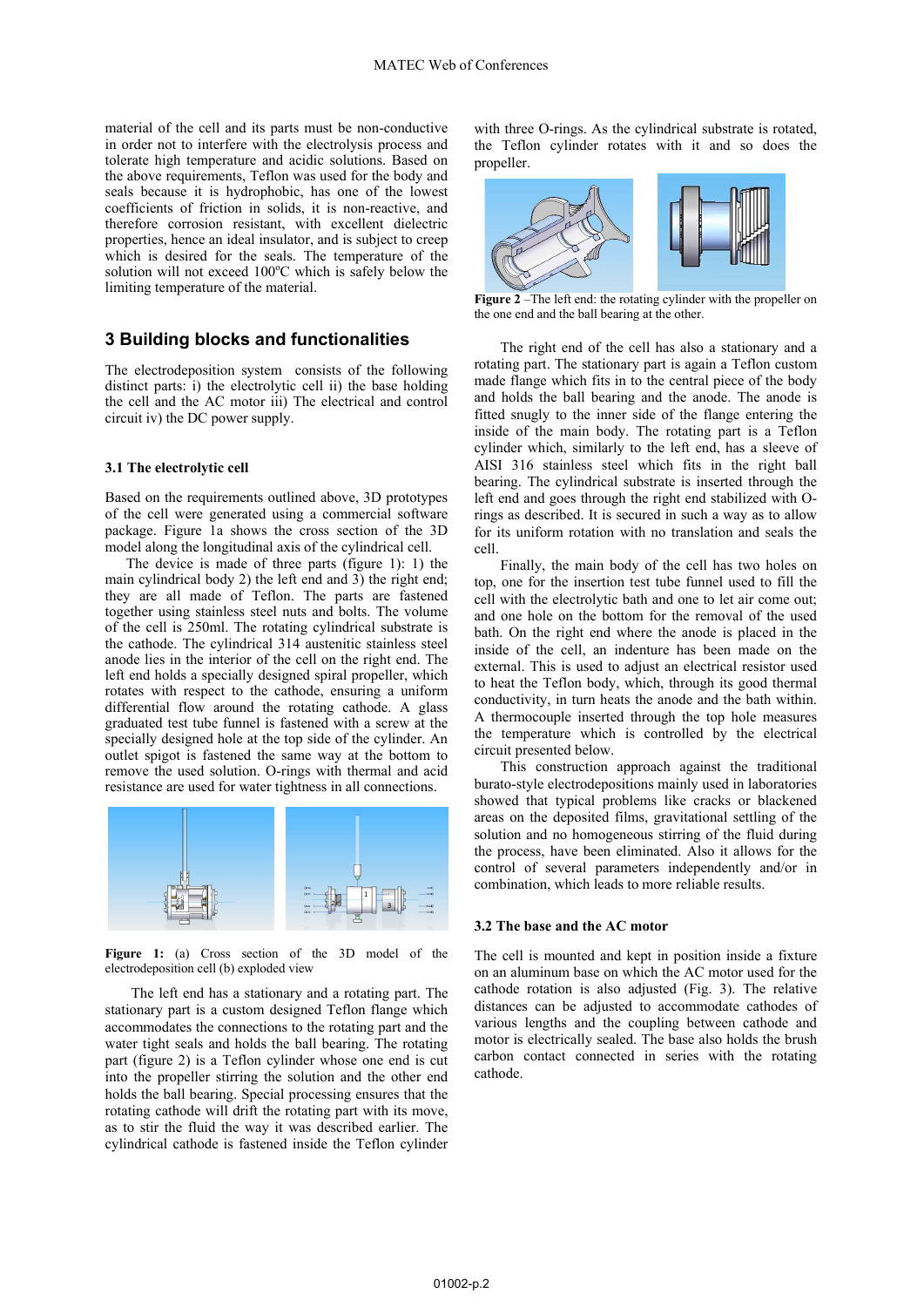#### **3.3 The electrical and control circuit**

The rotation speed, the temperature and the electrolysis process are all controlled through the electrical circuitry of the device (figure 4). The asynchronous three-phase AC motor controlled by an inverter is responsible for the cathode's rotation. The inverter controls the rotation speed, while the current through the thermal resistor used to control the bath's temperature is regulated as shown in figure 4.



**Figure 3** –The aluminum base holding the cell fixture, the carbon contact, the AC motor and the rotating cathode. A hole underneath the cell allows for the removal of used bath.



**Figure 4** – Motor and temperature control circui

Figture 5 shows the DC power supply and its connection to the device, while figure 6 shows a picture of the actual device with the Teflon cell, the heating resistor around it, the electrical contacts and the AC motor on the aluminum base, all being manipulated by the control circuit shown behind the motor.



Figure 5 – Connection of the DC power supply to the device.

### **4 Electrodeposition procedure and sample characterization**

In this section the sample preparation procedure is presented as a demonstration of the capabilities of the electrolytic device. The device has been used for the deposition of 50mm long NiFe thin film samples on



**Figure 6** – The Teflon cell, with the heating resistor, the input tube, the electrical contacts, the AC motor and the control circuitry.

cylindrical 316L austenitic stainless steel of 10mm diameter. The substrate material was chosen to be nonmagnetic and resistant to chlorine solutions such as the electrolytic bath. The cylindrical substrates are polished before the electrodeposition.

The aqueous bath solution consisted of  $25g/L H_3BO_3$ ,  $5g/L$  NiCl<sub>2</sub> and NiSO<sub>4</sub>.6H<sub>2</sub>O:FeSO<sub>4</sub>.7H<sub>2</sub>O from 0:200 to 200:0 in order to deposit NiFe films of varying stoicheiometry Ni:Fe from 0:100 to 100:0. The bath pH was adjusted<sup>2</sup> to 3.0 adding  $H_2SO_4$  with the current density set at 7-8 mA/cm<sup>2</sup>. The temperature was regulated from 55  $\degree$ C to 67  $\degree$ C. The rotation speed was set to 620 rpm (32.5 cm/s). Two sets of samples were prepared for all stoichiometries at two different deposition times: 3 and 4 min. Optically, the deposited films are very good, with no cracks or blackened areas. Figure 7 shows the XRD results of samples prepared [4] with various stoichiometries Ni:Fe.

The electrolysis device was used continuously for over 300 minutes with no fault or problem.



**Figure. 7** XRD results of samples prepared with our electrolysis cell [4]